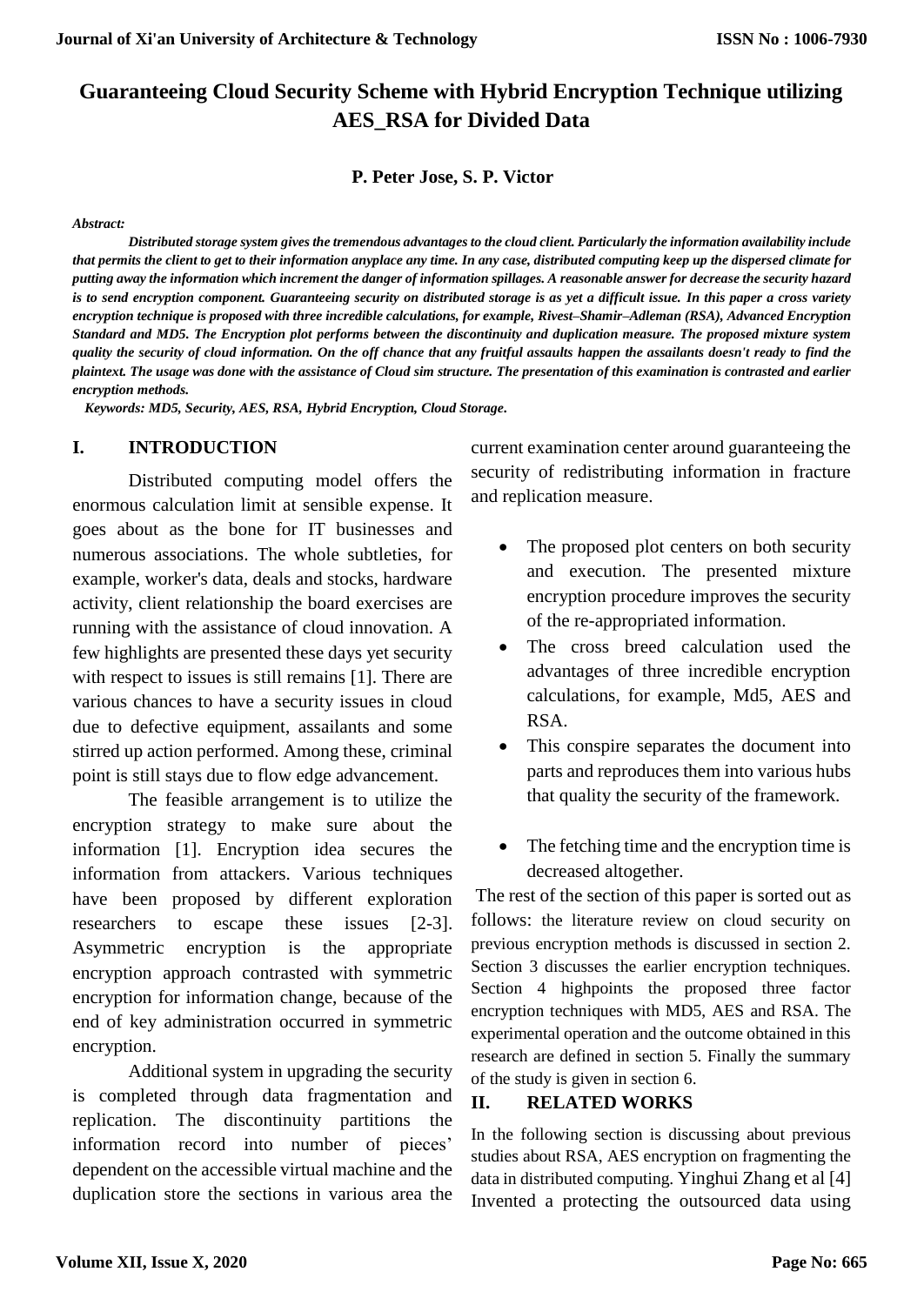attribute privacy protection in mobile computing. The novel scheme called *match then decrypt* is proposed for fast decryption.

Sakinah Ali Pitchay et al [5] utilizes the blend of both AES and RSA for record access in cloud utilizing usb gadgets. This instrument improves the cycle for client not to completely retain the haphazardly created keys. The entrance for record download will be permitted once the framework distinguishes the usb gadget with private keys. Nandita Sengupta and Ramya Chinnasamy [6] built up the crossover encryption methods with Data encryption standard (DES) and CAST calculation to make sure about the information from animal power and birthday assaults. Shefali ojha and Vikram Rajput [7] joins the AES and MD5 encryption to make sure about the cloud verification. Liu Zhenhua et al [8] presented a half breed security plot with accessible encryption. The cloud can apply the fine grained deduplication in the wake of appending the code into sprout channel tree. This examination accomplished the fine grained admittance control through the half breed encryption.

Kanika Sharma et al [9] presents an upgraded RSA based encryption procedure to make sure about the patient touchy information over cloud. The creators isolated the clients and information proprietors dependent on the area of wellbeing data. Through this key administration intricacy has been decreased proficiently. This investigation permits the information proprietors to have full control on their information that improves the privacy of the information proprietors and keeps the information from semantic assaults.

Yogita S. Gunjal et al [10] presented the arrangement property based encryption plot for keeping up the trouble in access control. The framework makes sure about against the intrigue assault. Rupali Sharma and Bharti Joshi [11] builds up a crossover conspire with Identity Based Encryption (IBE) and Attribute Based Encryption (ABE) to guarantee the denial and security on cloud information. Akshita Bhandari et al [12] creates a hybrid encryption AES improve the security of information utilizing the four stages: Key Expansion, Initial round, Initial round and Final Round.

## **III. EXISTING ENCRYPTION ALGORITHM**

## **Advanced Encryption Standard (AES)**

AES is the symmetric encryption with square of three modes, for example, 128 bit, 192 and 256 bit. Our investigation utilized the 128 digit block for encryption and decoding. Figure 1 shows the key size and the quantity of round performed during the execution. From this figure obviously the quantity of round in AES calculation is relies on the key length inverse such as Inverse Sub Bytes, Inverse Shift Rows, and Inverse Mix Columns.

|                  | <b>Block Size Nb</b><br>words | Key Length Nk<br>words | Number of Rounds<br>Nr |
|------------------|-------------------------------|------------------------|------------------------|
| AES-128-bits key |                               |                        | 10                     |
| AES-192-bits key |                               |                        |                        |
| AES-256-bits key |                               |                        |                        |

**Figure 1. AES key types**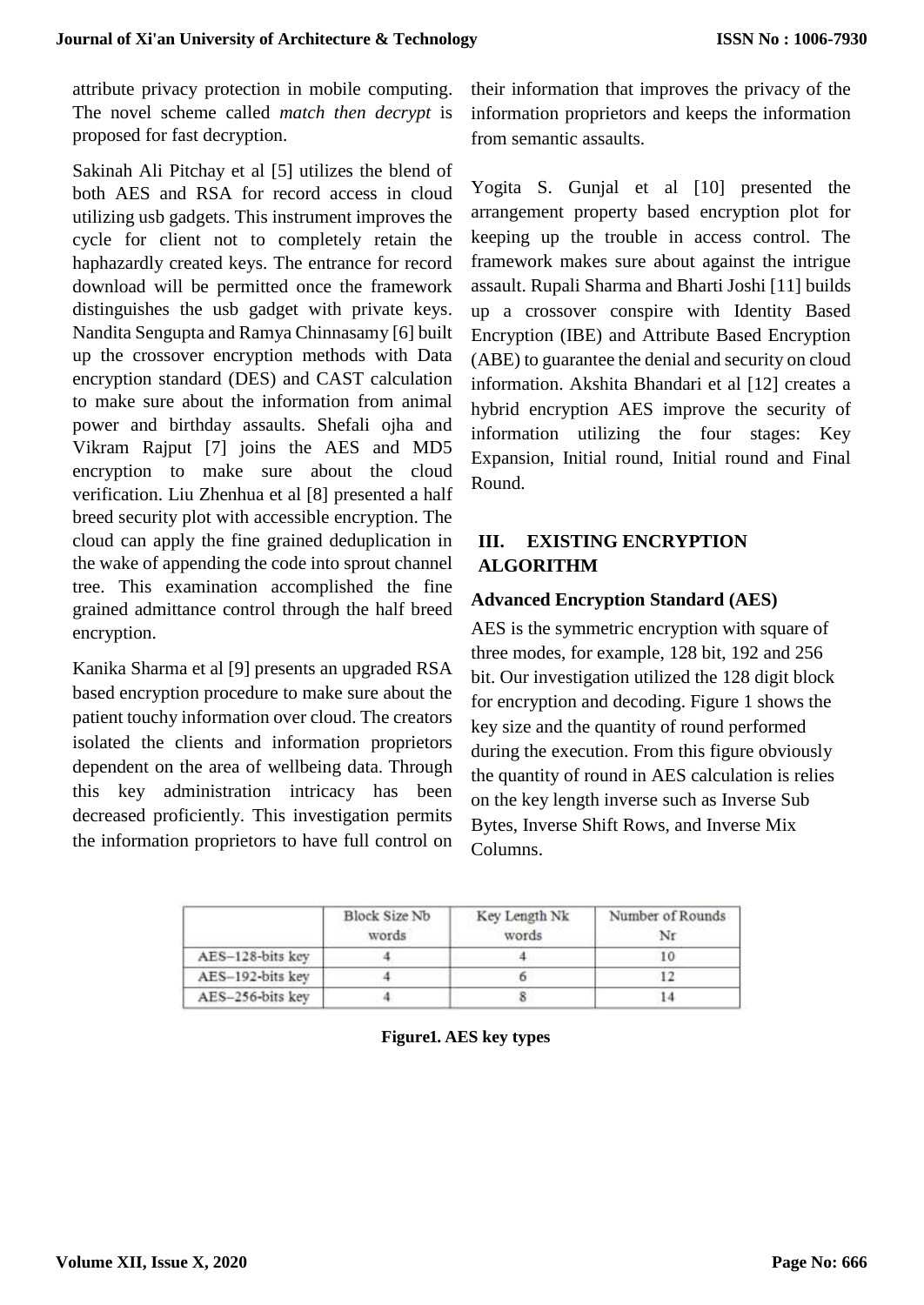| Table 1. Important steps with its operations |  |  |
|----------------------------------------------|--|--|
|----------------------------------------------|--|--|

| <b>Steps</b> | <b>Operations</b>                                                      |
|--------------|------------------------------------------------------------------------|
| Key          | Carried out with key schedule                                          |
| Expansion    |                                                                        |
| Initial      | Only Performs the AddRoundKey operation                                |
| round        |                                                                        |
| Round        | Perform four important operations SubBytes, ShiftRows, MixColumns, and |
|              | an AddRoundKey                                                         |
| Final        | Works same as Round step without mixcolumns operations.                |
| Round        |                                                                        |

## **Encryption**

The Encryption can be applied as different changes in a fixed number of cycles, called adjust. During the encryption the quantity of rounds is chosen dependent on the key length. In the proposed framework the key length is 128 pieces, subsequently the quantity of cycle required are10.  $(Nr = 10)$ .

## **AES Decryption**

The encryption cycle is acted backward request to acquire the first information. In the current investigation the square size is 128 along these lines with the 128 cycle block every one of the four activities must be acted backward way. Among the four activities AddRoundKey is same for unscrambling and the other three has workers. This plan lessens the memory size, cost and utilization time. The assaults, for example, timing and animal power have been forestalled in this methodology.

## **RSA**

The RSA was developed in 1978[13]. The modulus n is the product of two large prime's p and q, public key and private key are obtained by:

 $e = d - 1 \mod \mathcal{O}(n)$ 

The formula for encrypting the plaintext with public key  $_n$  and  $_e$  is given below.

 $C = Me (mod n)$ 

Where  $M$  denotes the input such that  $0 \lt M$ ,  $C$ denotes the output

 $M = C d \pmod{n}$ 

## **Message Digest 5 (MD5)**

The Md5 is the advanced version of MD4 algorithm. MD5 can process the plaintext at any length and generates the ciphertext with 128 bits. The working procedure of MD5 with 512 bit block is shown in Fig. 2. The demerits of this approach are its simplicity and the collision [14]. Therefore brute force attack is possible when Md5 is utilized for encryption.

Figure 2 shows the working of md5 with 512 bit block. To overcome the disadvantages in all above algorithm our study implements the combination of all three in a single encryption model.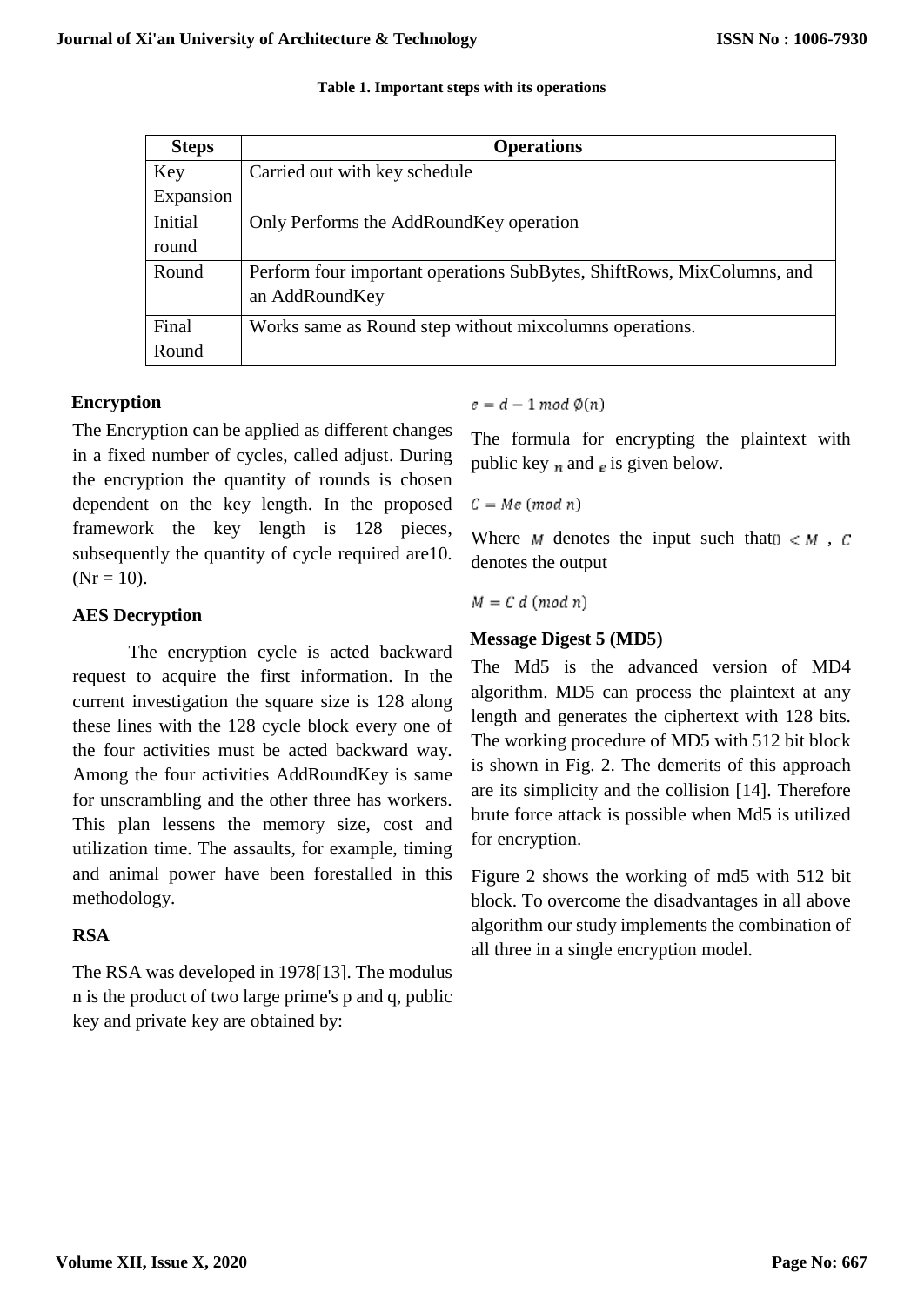

Figure 1. MD5 with 512 bit block

### **IV. PROPOSED METHODOLOGY**

The proposed framework guarantees the security of distributed storage by applying the discontinuity and replication measure with half and half encryption procedure. In our past investigation [15] idea of fracture and Replication have examined

Thus this examination centers around encryption part alone. The AES and RSA calculation is joined with MD5 encryption procedure to build up the mixture security on cloud information. At first the transferred client information is divided and encoded with Secret key utilizing AES and the mystery key of AES is encoded with RSA calculation. So as to quality the security MD5 hash work is remembers for this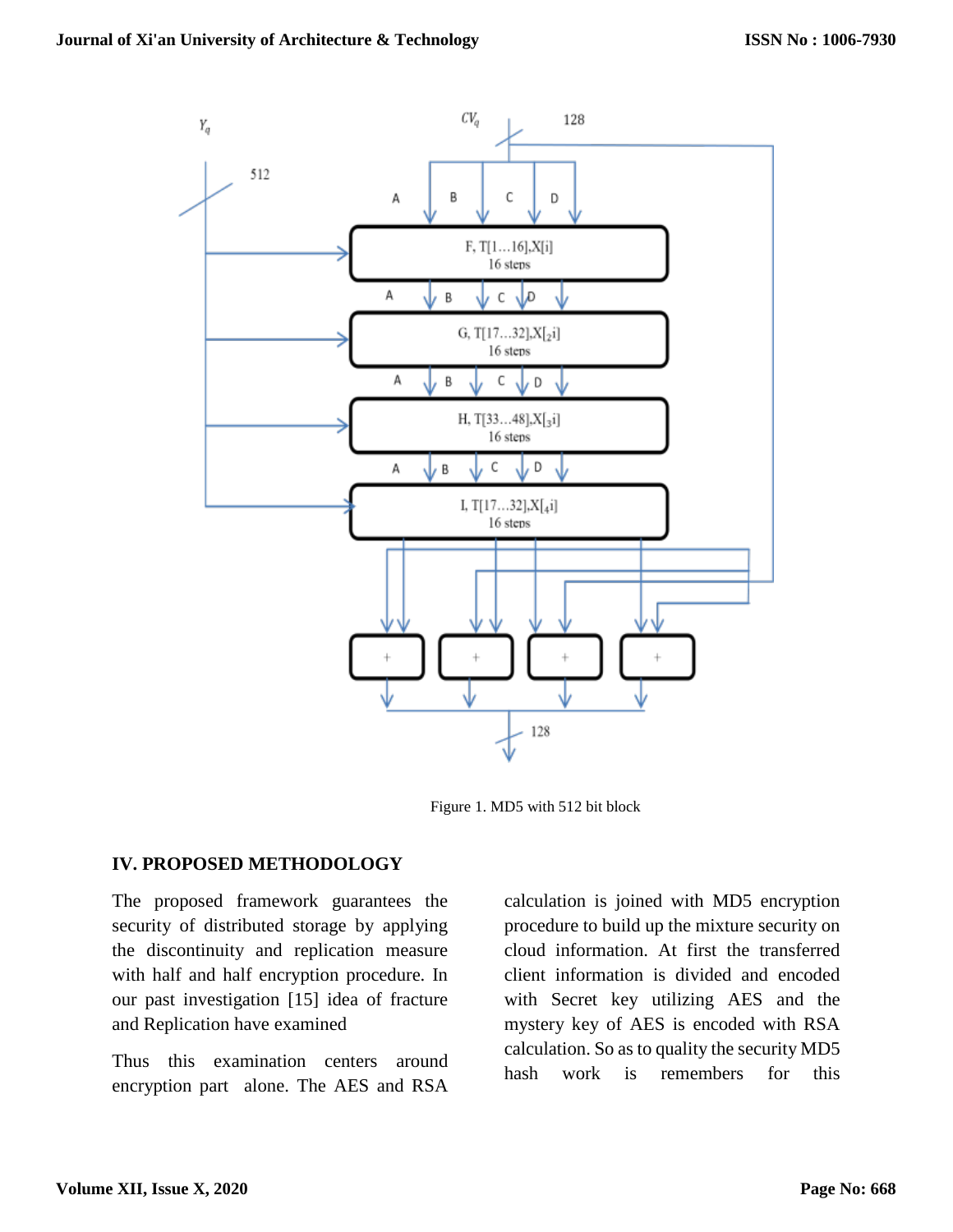methodology. The working system of the current investigation is surrendered



Cipher Text

The proposed engineering shows that the transferred document is encoded with three layer security plot. The calculation strategy is given in Table 2. The method just covers the encryption part of the divided documents.

## **Procedure of Hybrid Encryption**

```
Initialize the Cloudsim with datacenter, Virtual 
machine, etc 
For all files do
        Generate a secret key with the key length of 
40-448 bits
        Apply RSA to encrypt the Key, K_sObtain Cipher text by applying AES 
        Generate 512 bit Message Digest using MD5 
        algorithm for the Encrypted Message
              HM = MD5(E(ME))For all message do
                         Generate KS, E(ME), HM. End for
        Send CM = KS + E(ME) + HMEnd for
Disconnect the session
```
End

## **V. EXPERIMENT EVALUATION**

The current examination is executed with the java and Cloudsim container for cloud based reenactment. Java is the groundbreaking language permits the client to make the UI with basic exertion. Java has tremendous supporting libraries for calculation and other programming bundles. The proposed investigation builds up the UI with Net beans IDE. The exhibition of the crossover encryption is contrasted and AES, RSA and MD5. The similar outcome is dissected dependent on the time taken for encryption, Throughput, reaction time for the whole information re-appropriating framework which contains fracture and replication and memory used.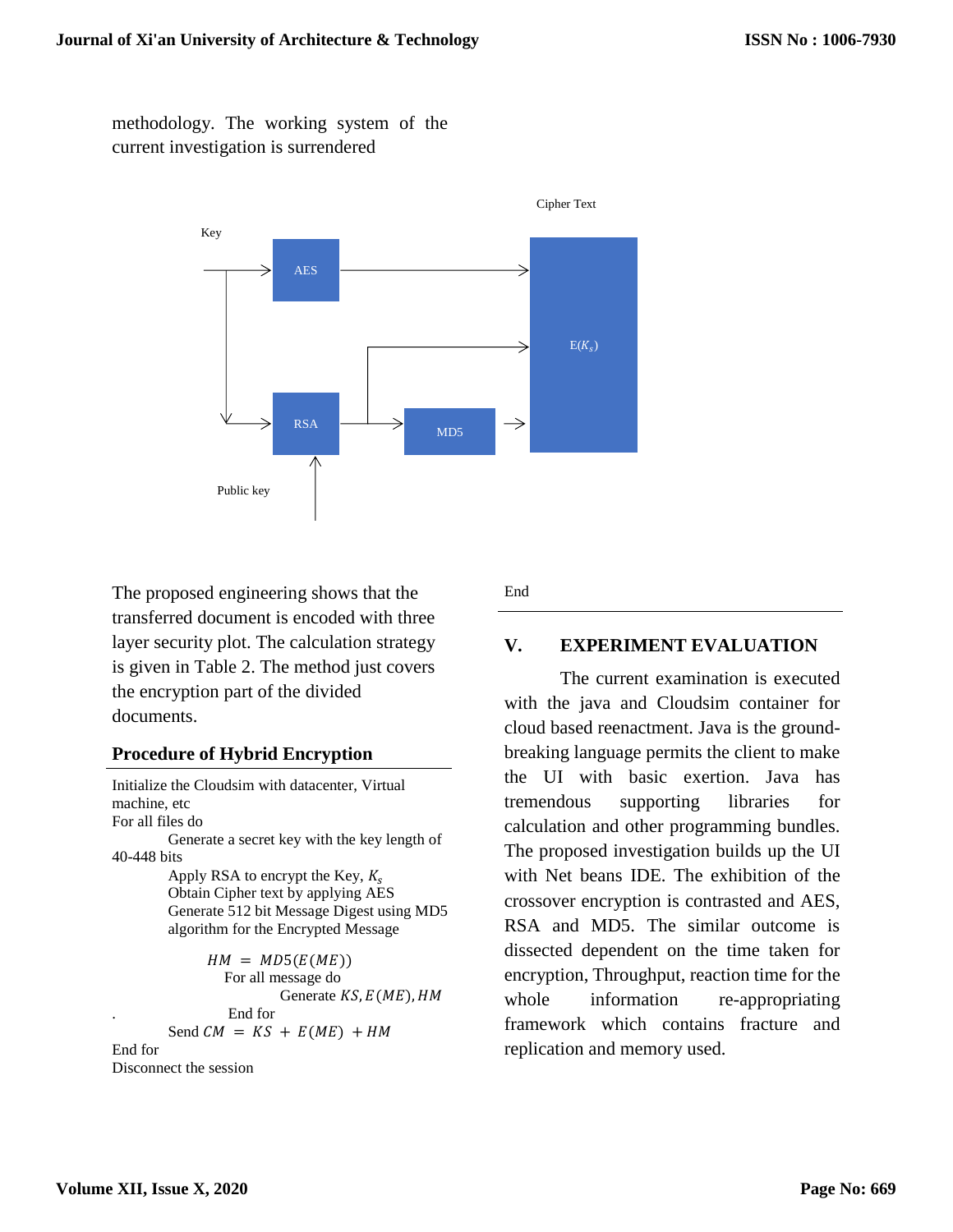

Figure 2 Encryption Time Report



Figure 3. Decryption Time Report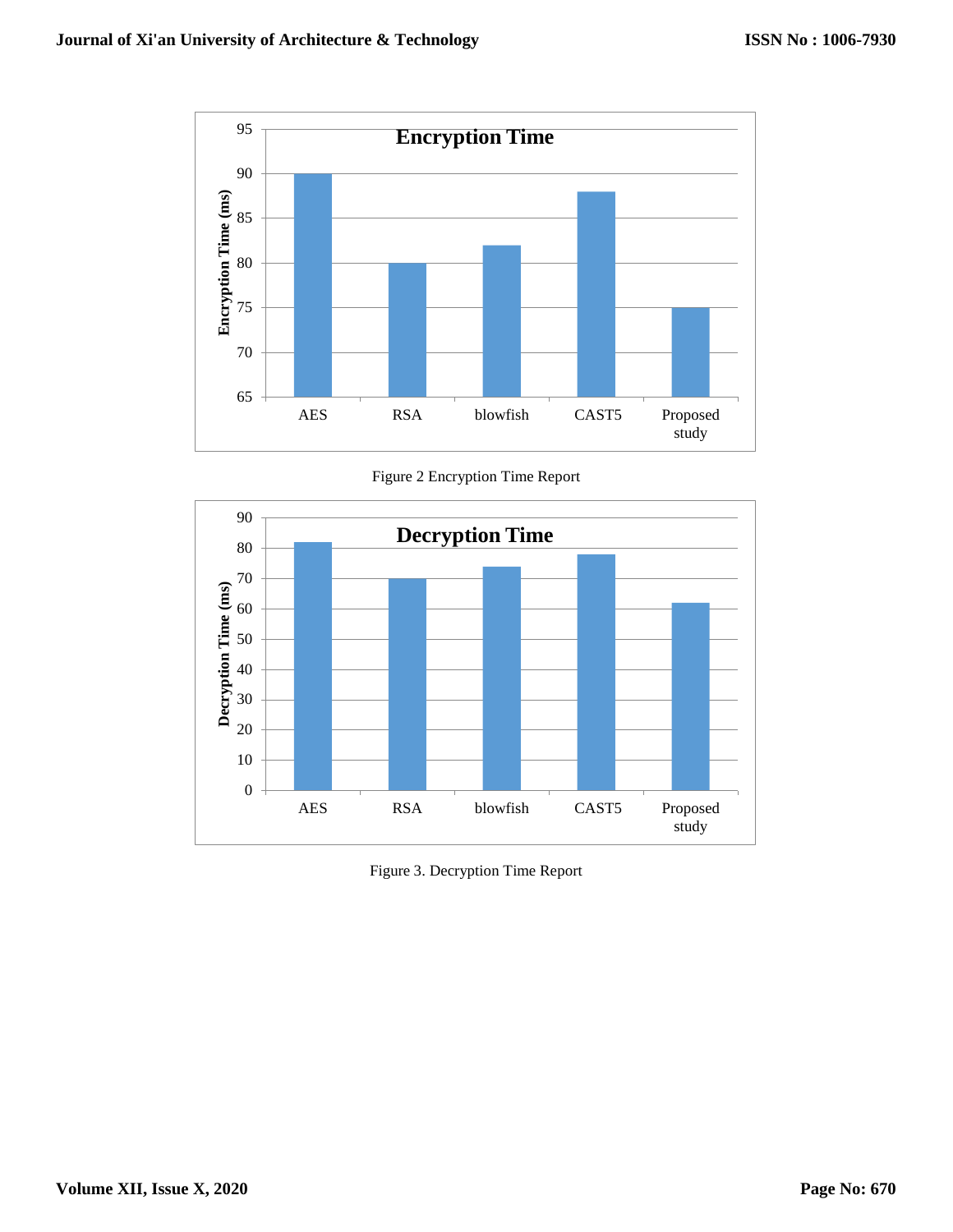

Figure 4. Throughput comparison



Figure 5. Response Time Comparison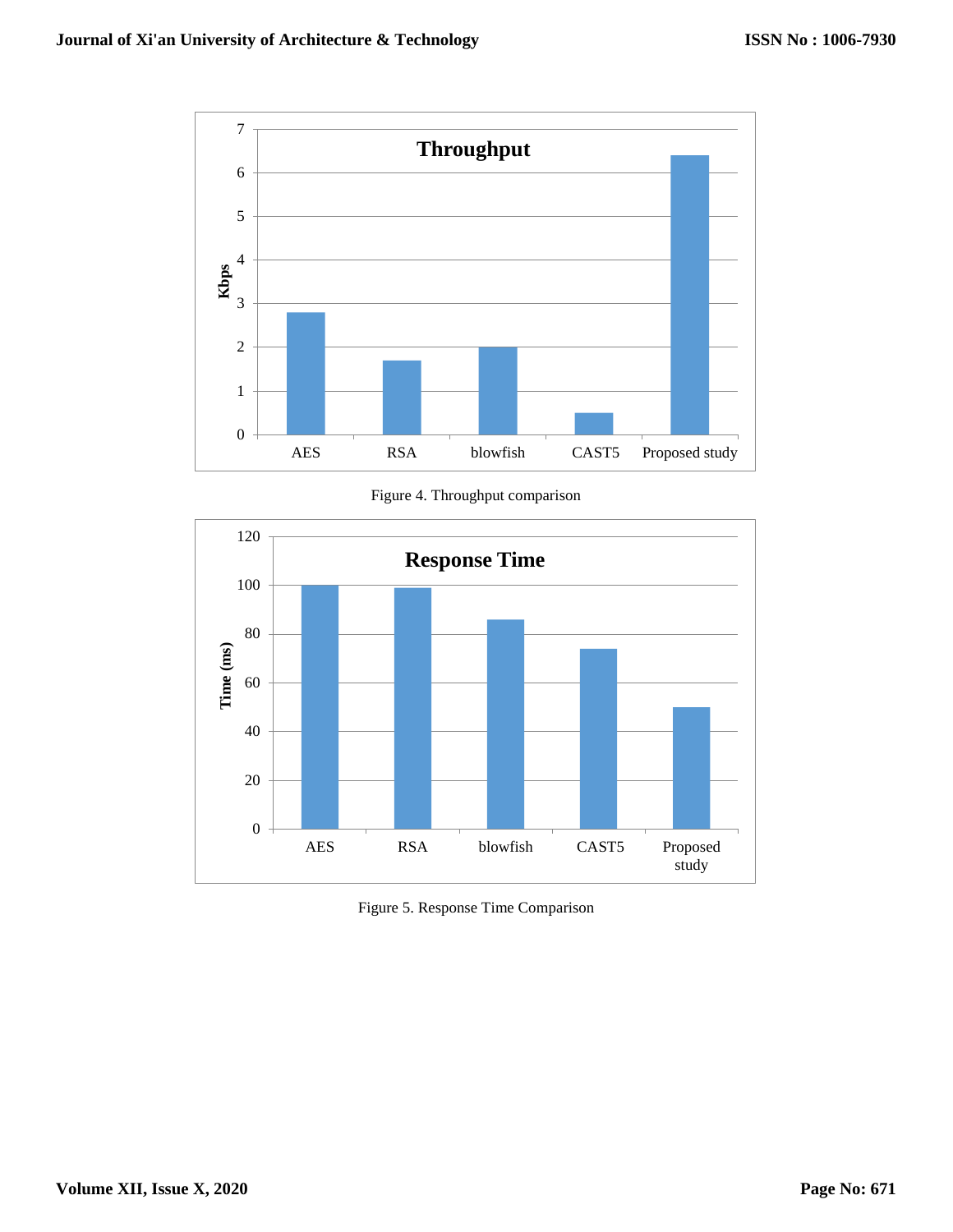

Figure 6. Memory Utilization Report

Figure 4 to 8 shows the exhibition assessment report of the proposed approach with existing strategies. The current investigation gets the higher throughput of 6.4 kbps, low encryption time, decoding time and reaction time, for example, 75 ms, 62ms and 50 ms individually. Additionally the current framework accomplished low memory usage of 25 mb. Contrasted with other calculation the proposed approach accomplished the best outcome in measurements.

## **VI CONCLUSION**

The current examination is executed with the java and Cloudsim container for cloud based reenactment. Java is the ground-breaking language permits the client to make the UI with basic exertion. Java has tremendous supporting libraries for calculation and other programming bundles. The proposed investigation builds up the UI with Net beans IDE. The exhibition of the crossover encryption is contrasted and AES, RSA and

MD5. The similar outcome is dissected dependent on the time taken for encryption, Throughput, reaction time for the whole information re-appropriating framework which contains fracture and replication and memory used.

The entire system performed well with the help of Netbeans and Cloudsim jar. Obtained a best result for throughput, response time, Encryption and memory utilization. This application can work well in 3G and 4G LTE environments.

#### **REFERENCES**

- 1. Liu, Joseph K., Kaitai Liang, Willy Susilo, Jianghua Liu, and Yang Xiang. "Two-factor data security protection mechanism for cloud storage system." *IEEE Transactions on Computers* 65, no. 6 (2015): 1992- 2004.
- 2. Ilyas, Muhammad, Talha Naqash, and Sajjad Hussain Shah. "Encryption and Decryption of Mobile Security Using AES and GOST Algorithms." In *2018 9th IEEE Annual Ubiquitous Computing, Electronics & Mobile Communication Conference (UEMCON)*, pp. 769-772. IEEE, 2018.
- 3. Chang, Victor, and Muthu Ramachandran. "Towards achieving data security with the cloud computing adoption framework." *IEEE Transactions on Services Computing* 9, no. 1 (2015): 138-151.